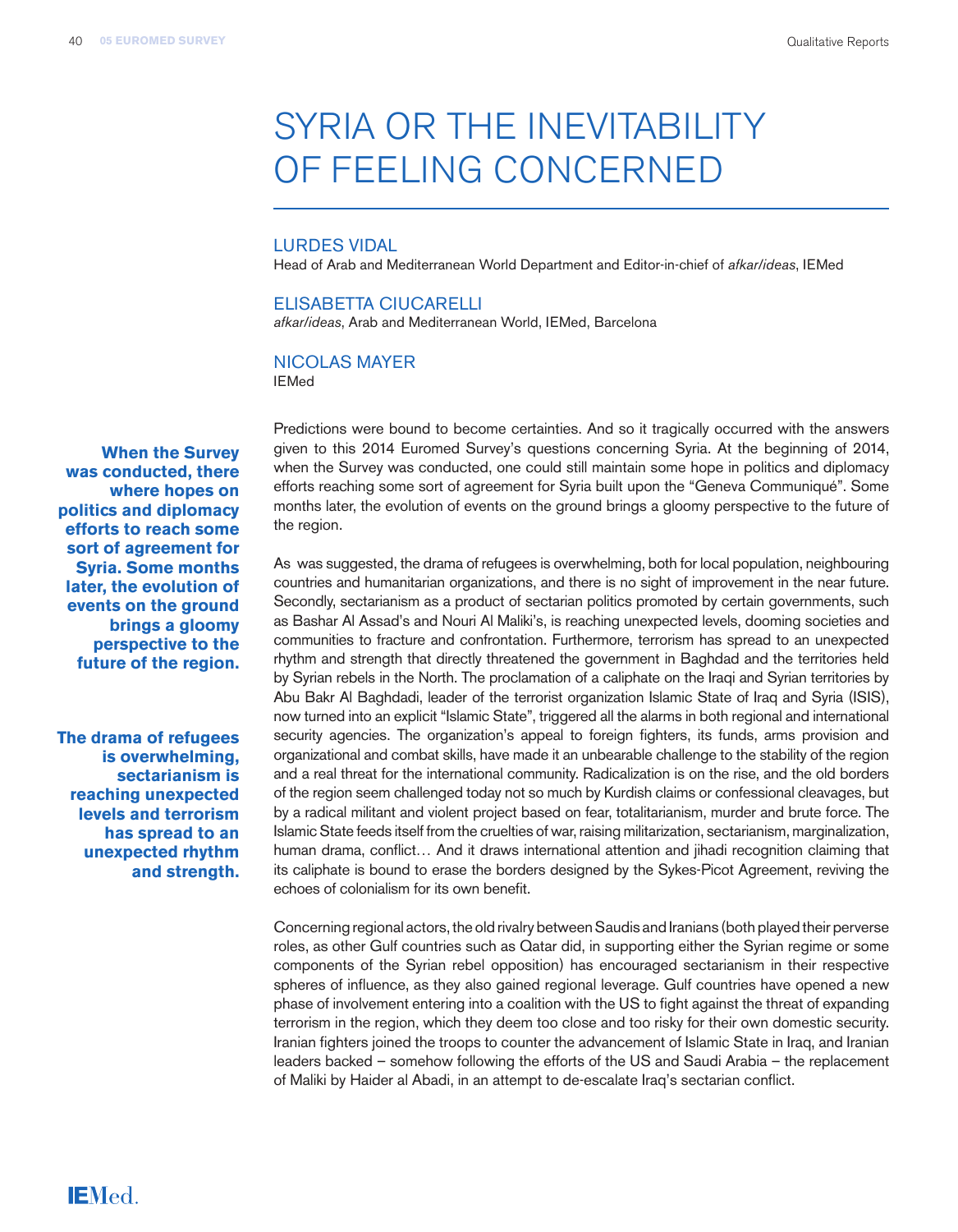On the contrary, Iran's involvement in international initiatives to appease Iraqi politics have not been emulated within the Syrian context, although it is difficult to envisage a successful political settlement without drawing to the negotiating table key players in regional politics, such as Russia and Iran. All in all, the dynamics and trends outlined by respondents in this year's Survey have been more than confirmed, unfortunately surpassed.

Nevertheless, it is interesting to explore the answers in depth, as they provide interesting insights into how perceptions are constructed according to different variables in place. At first glance, one of the most outstanding remarks that can be made is that respondents from the Maghreb region show less awareness of the consequences of the Syrian conflict among respondents from the Maghreb region than those from Mashreq countries. The latter have a natural tendency to envisage a more severe deterioration of the situation in the region due to their geographical proximity to the conflict.

According to almost all respondents (92%), the Syrian conflict predictably has a huge impact on migration and refugee flows throughout the region (see graph 1). As a direct consequence of the deterioration of living conditions in the country, the displacement of population has been constantly increasing in 2013, reaching critical thresholds in terms of hosting capacity in neighbouring countries. In July 2014, around 2.9 million refugees were registered by UNHCR, 1.4 million in Lebanon (where population does not even reach 5 million people), 808,000 in Turkey and 607,000 in Jordan. In fact, the evolution of the refugee issue is a major concern for Mashreq countries.

## Graph 1: Comparing the improvement or deterioration in the past three years and in the long term, on governance elements



Source: Compiled by the IEMed based on the results of the 5th Euromed Survey

**Respondents from the Maghreb region show less awareness of the consequences of the Syrian conflict than those from Mashreq countries.**

**The evolution of the refugee issue is a major concern for Mashreq countries, due to their geographical proximity to the Syrian conflict.**

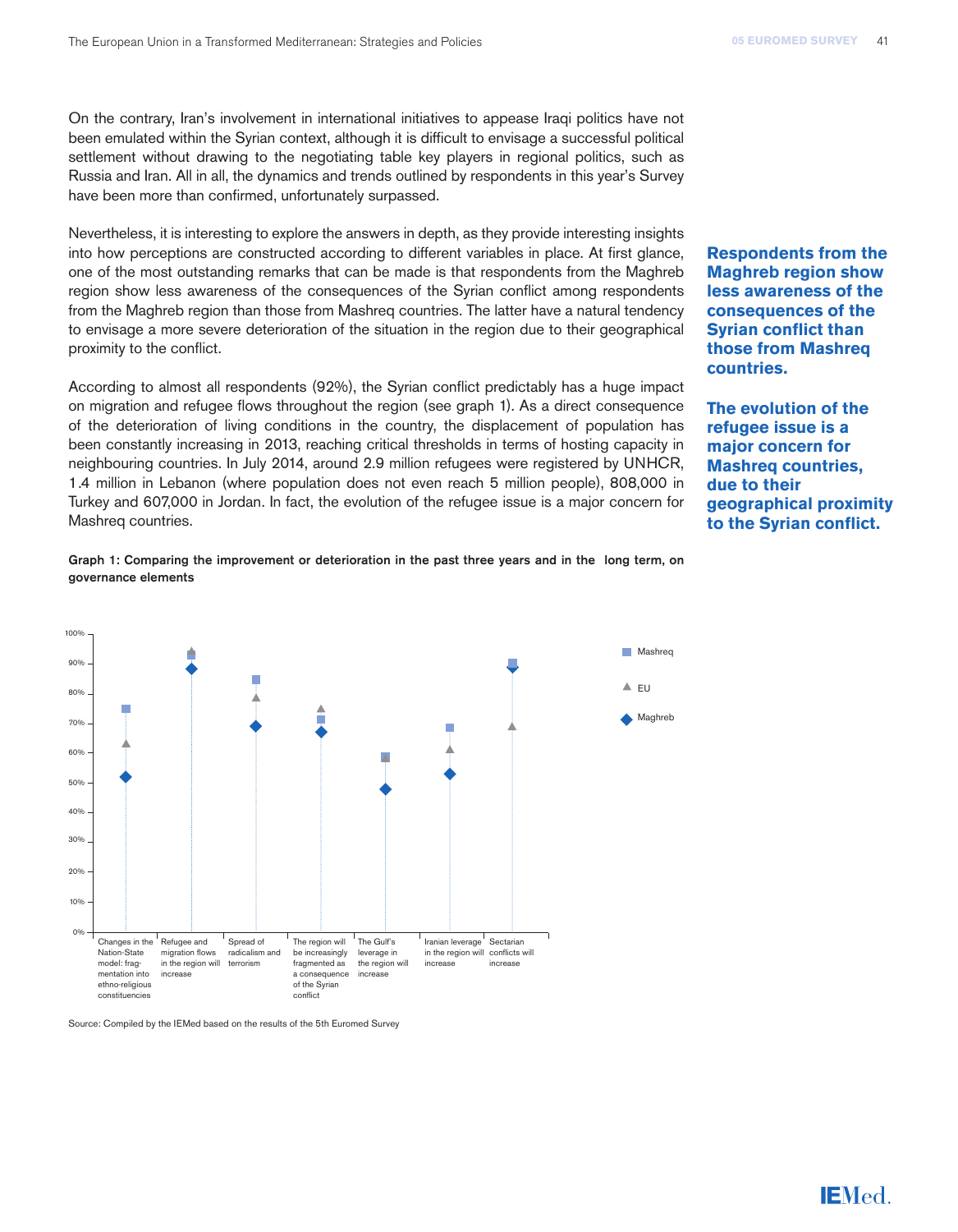In addition to this, there were more than 6 million IDPs (internally displaced people) within the Syrian borders. The movement of people is not decreasing, as UNHCR recently reminded us: more than 100,000 new refugees were registered every month during the first semester of 2014. Furthermore, the current jihadi offensive in Syria and Iraq has provoked an increase in migration flows, due to the increase in combats and repression from jihadi fighters. Although figures are alarming, they do not account for the real complexity and human drama behind them, since they abound on an already existing issue of refugees provoked by previous conflicts. Thousands of Palestinians and Iraqis in Syria are now suffering an extreme condition of double refugees. The issue is so alarming that UNHCR announced on 20 June that the world number of refugees is the highest ever since the Second World War. Undoubtedly, the Middle East, with the Syrian crisis as its epicentre, is clearly showing this tendency.

Aside from Mashreq respondents, a considerably high portion of participants from Mediterranean Europe and from the EU-28 consider that the number of refugees will increase due to a protracted conflict. For the former the reason is obvious, whereas for Europeans the answer reflects a certain focus on the debates around migration issues: thousands of Syrians are waiting at the doors of Europe (in Morocco or in the Balkans) and 82,000 asylum seekers filled their requests before the EU between 2011 and 2013.

**Porosity of Syrian and Iraqi frontiers and the military offensives of jihadi groups explain why most respondents consider the Syrian conflict as a catalyser of terrorism and radicalisation.**

**IEMed.** 

Concerning terrorism and radicalisation in the region, 80% of participants consider the Syrian conflict as a catalyser of terrorism and radicalisation, particularly those from Mashreq countries. The porosity of Syrian and Iraqi frontiers and the military offensives of jihadi groups explain this result and the general perception of threat. Although al-Qaeda and its franchises seemed doomed after the success of Arab Revolutions and the winds of change in the region, the insecurity, lack of stability, weakness of political powers and influx of weapons in the region caused by armed confrontations in Libya and Syria, for example, fed the seeds of jihadi terrorist groups that were capable of emerging in the most vulnerable scenarios. But despite the widespread threat, Maghreb respondents turn out to be more optimistic concerning the increase of terrorism, a perception which might change in the future if local jihadi branches increase their activity.



Graph 2: Comparing the improvement or deterioration in the past three years and in the long term, on governance elements

Source: Compiled by the IEMed based on the results of the 5th Euromed Survey